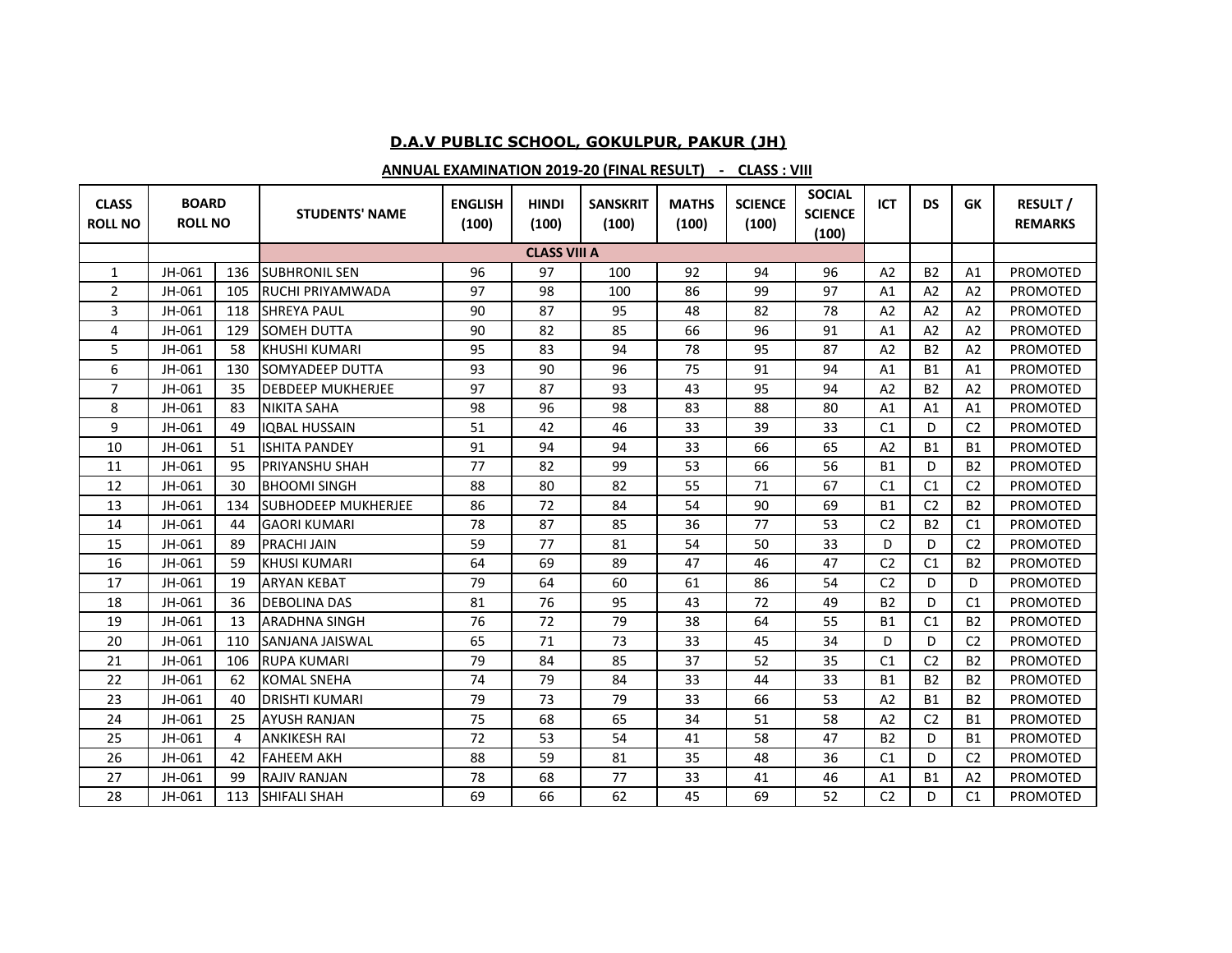| 29             | JH-061 | 34  | <b>CHANDAN KUMAR</b>      | 75 | 71 | 82                  | 43 | 58  | 48 | <b>B2</b>      | C <sub>2</sub> | C <sub>2</sub> | PROMOTED        |
|----------------|--------|-----|---------------------------|----|----|---------------------|----|-----|----|----------------|----------------|----------------|-----------------|
| 30             | JH-061 | 121 | <b>SHREYA SHAH</b>        | 75 | 59 | 52                  | 33 | 43  | 44 | C <sub>2</sub> | D              | C1             | PROMOTED        |
| 31             | JH-061 | 84  | <b>NISHIFA BAR</b>        | 56 | 33 | 55                  | 42 | 52  | 33 | D              | D              | D              | PROMOTED        |
| 32             | JH-061 | 135 | <b>SUBHOJEET TIWARI</b>   | 71 | 57 | 60                  | 46 | 43  | 39 | C1             | D              | <b>B2</b>      | PROMOTED        |
| 33             | JH-061 | 85  | <b>NITESH KUMAR</b>       | 65 | 73 | 64                  | 63 | 64  | 45 | <b>B1</b>      | C1             | <b>B2</b>      | PROMOTED        |
| 34             | JH-061 | 16  | <b>ARNOV SARKAR</b>       | 55 | 38 | 52                  | 49 | 43  | 41 | D              | D              | C <sub>2</sub> | <b>PROMOTED</b> |
| 35             | JH-061 | 101 | <b>RISHU BHAGAT</b>       | 54 | 60 | 65                  | 46 | 34  | 55 | C <sub>1</sub> | D              | C1             | PROMOTED        |
| 36             | JH-061 | 7   | <b>ANKIT KUMAR</b>        | 61 | 48 | 54                  | 49 | 56  | 34 | C <sub>2</sub> | D              | <b>B2</b>      | PROMOTED        |
| 37             | JH-061 | 148 | YASH KUMAR                | 57 | 62 | 62                  | 45 | 42  | 33 | A2             | D              | <b>B1</b>      | PROMOTED        |
| 38             | JH-061 | 90  | <b>PRATIK BARDHAN</b>     | 46 | 44 | 47                  | 33 | 33  | 33 | C <sub>2</sub> | D              | D              | <b>PROMOTED</b> |
| 39             | JH-061 | 132 | SOURABH SUMAN             | 41 | 41 | 52                  | 41 | 53  | 40 | C <sub>2</sub> | D              | D              | PROMOTED        |
| 40             | JH-061 | 103 | <b>ROZY PARWEEN</b>       | 42 | 51 | 42                  | 38 | 51  | 55 | C <sub>1</sub> | D              | C <sub>1</sub> | PROMOTED        |
| 41             | JH-061 | 37  | <b>DEV AGARWAL</b>        | 73 | 59 | 56                  | 33 | 48  | 55 | <b>B2</b>      | C <sub>2</sub> | Β1             | <b>PROMOTED</b> |
| 42             | JH-061 | 142 | <b>TOHID ALAM</b>         | 41 | 42 | 45                  | 50 | 46  | 40 | D              | D              | D              | <b>PROMOTED</b> |
| 43             | JH-061 | 141 | <b>SWASTIK TRIVEDI</b>    | 41 | 42 | 40                  | 33 | 33  | 33 | D              | D              | D              | PROMOTED        |
| 44             | JH-061 | 133 | <b>SHRISHTI BHAGAT</b>    | 80 | 84 | 65                  | 43 | 51  | 39 | <b>B2</b>      | C <sub>2</sub> | <b>B1</b>      | PROMOTED        |
| 45             | JH-061 | 72  | MD. AMAN AN               | 47 | 66 | 33                  | 39 | 43  | 37 | D              | D              | C <sub>2</sub> | PROMOTED        |
| 46             | JH-061 | 24  | <b>AYUSH CHOURASIA</b>    | 70 | 53 | 56                  | 46 | 52  | 45 | C <sub>2</sub> | D              | C <sub>1</sub> | PROMOTED        |
| 47             | JH-061 | 33  | <b>BICKEY SAHA</b>        | 45 | 43 | 42                  | 38 | 41  | 53 | D              | D              | C <sub>2</sub> | PROMOTED        |
| 48             | JH-061 | 114 | <b>SHEKHER SHAH</b>       | 42 | 33 | 47                  | 47 | 39  | 54 | C <sub>2</sub> | D              | C <sub>2</sub> | PROMOTED        |
| 49             | JH-061 | 45  | <b>HARSH TIWARI</b>       | 54 | 59 | 57                  | 33 | 41  | 35 | C <sub>2</sub> | D              | <b>B2</b>      | PROMOTED        |
| 50             | JH-061 | 26  | BADRUZAMMAN               | 48 | 36 | 54                  | 33 | 47  | 50 | C <sub>1</sub> | D              | D              | PROMOTED        |
|                |        |     |                           |    |    | <b>CLASS VIII B</b> |    |     |    |                |                |                |                 |
| 1              | JH-061 | 144 | <b>VATSALA MAHI</b>       | 94 | 96 | 98                  | 94 | 100 | 89 | A1             | A2             | A1             | <b>PROMOTED</b> |
| 2              | JH-061 | 149 | YOURAJ UPADHYAY           | 98 | 96 | 100                 | 96 | 97  | 95 | A1             | <b>B2</b>      | A1             | PROMOTED        |
| 3              | JH-061 | 70  | <b>MD ADIL KHAN</b>       | 87 | 93 | 89                  | 85 | 96  | 96 | A2             | <b>B1</b>      | <b>B2</b>      | PROMOTED        |
| 4              | JH-061 | 11  | <b>ANURAG SINGH</b>       | 82 | 80 | 96                  | 66 | 85  | 85 | A1             | <b>B2</b>      | A2             | PROMOTED        |
| 5              | JH-061 | 18  | <b>ARYAN KUMAR</b>        | 88 | 88 | 93                  | 91 | 89  | 90 | A1             | <b>B2</b>      | A1             | <b>PROMOTED</b> |
| 6              | JH-061 | 47  | <b>HUMAYUN ALAM</b>       | 87 | 80 | 88                  | 55 | 91  | 86 | A <sub>2</sub> | <b>B1</b>      | A <sub>2</sub> | PROMOTED        |
| $\overline{7}$ | JH-061 | 5   | <b>ANJALI KESHWANI</b>    | 86 | 83 | 99                  | 44 | 79  | 78 | <b>B2</b>      | <b>B1</b>      | <b>B2</b>      | PROMOTED        |
| 8              | JH-061 | 9   | <b>ANNUPAUL TUDU</b>      | 91 | 91 | 97                  | 41 | 81  | 91 | A <sub>2</sub> | <b>B1</b>      | A <sub>2</sub> | <b>PROMOTED</b> |
| 9              | JH-061 | 138 | <b>SUJAL KUMAR BHAGAT</b> | 89 | 89 | 90                  | 62 | 85  | 94 | <b>B1</b>      | <b>B1</b>      | <b>B1</b>      | PROMOTED        |
| 10             | JH-061 | 12  | <b>ANUSHKA PANDEY</b>     | 83 | 87 | 90                  | 62 | 75  | 66 | C1             | <b>B2</b>      | <b>B1</b>      | PROMOTED        |
| 11             | JH-061 | 52  | <b>JAINAB RAHMAN</b>      | 87 | 92 | 86                  | 35 | 85  | 81 | C1             | <b>B2</b>      | <b>B2</b>      | PROMOTED        |
| 12             | JH-061 | 65  | <b>KUMARI TANYA</b>       | 81 | 73 | 72                  | 63 | 93  | 79 | C <sub>1</sub> | <b>B2</b>      | <b>B1</b>      | PROMOTED        |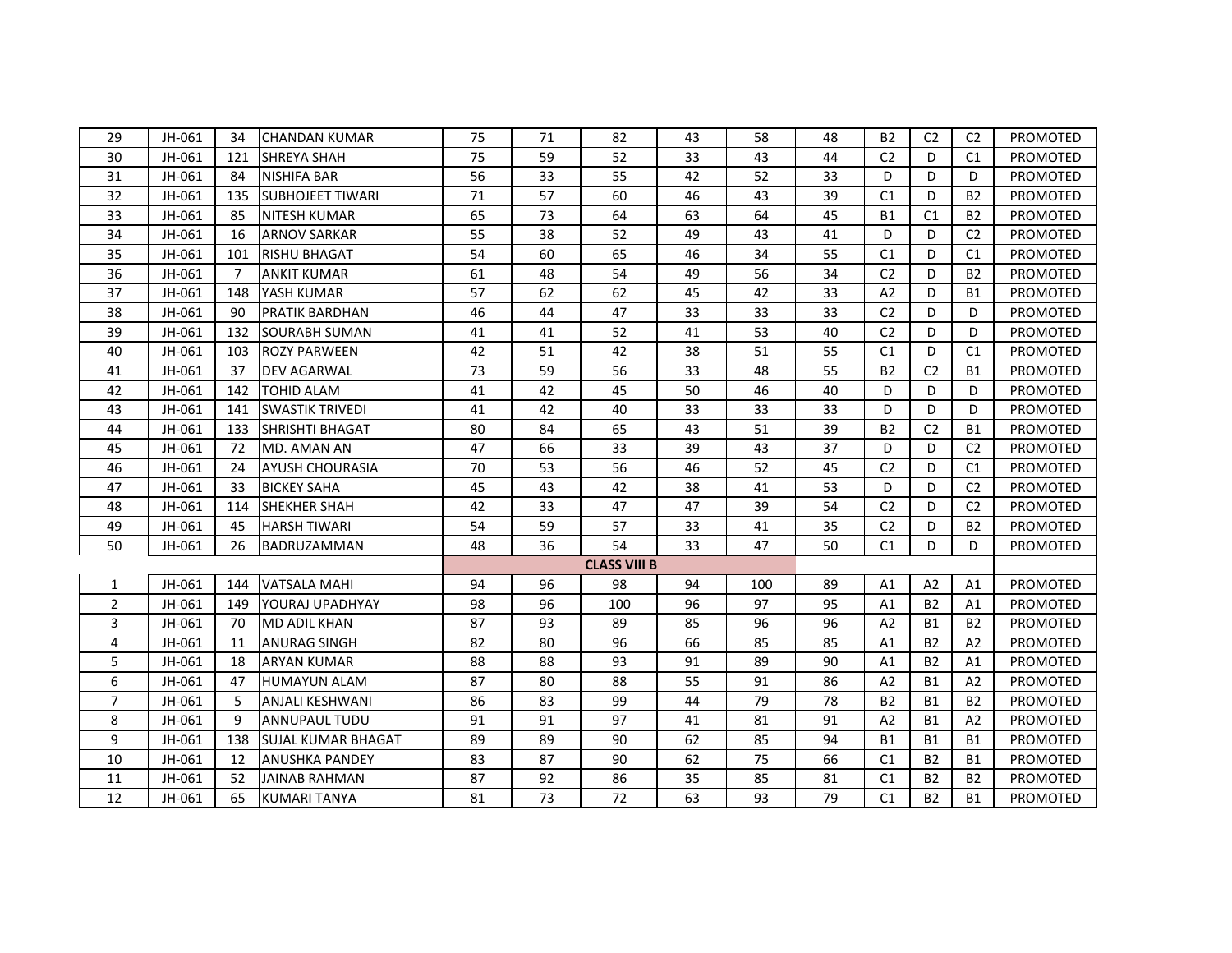| 13 | JH-061 | 147 | YASH KUMAR MISHRA         | 75 | 79 | 88 | 48 | 63 | 57 | <b>B1</b>      | C <sub>1</sub> | <b>B1</b>      | PROMOTED        |
|----|--------|-----|---------------------------|----|----|----|----|----|----|----------------|----------------|----------------|-----------------|
| 14 | JH-061 | 41  | <b>ERAM ARA</b>           | 93 | 92 | 86 | 44 | 79 | 83 | <b>B1</b>      | <b>B1</b>      | <b>B1</b>      | PROMOTED        |
| 15 | JH-061 | 61  | <b>KOMAL KUMARI</b>       | 52 | 66 | 64 | 37 | 35 | 51 | C <sub>1</sub> | C <sub>2</sub> | <b>B2</b>      | PROMOTED        |
| 16 | JH-061 | 59  | <b>DOLLY KUMARI</b>       | 80 | 72 | 84 | 58 | 73 | 63 | <b>B2</b>      | C <sub>2</sub> | <b>B2</b>      | PROMOTED        |
| 17 | JH-061 | 2   | <b>ADITYA RANJAN</b>      | 69 | 82 | 72 | 67 | 66 | 75 | <b>B1</b>      | C <sub>2</sub> | <b>B1</b>      | PROMOTED        |
| 18 | JH-061 | 46  | <b>HIMASHAR ARA</b>       | 77 | 79 | 71 | 63 | 52 | 77 | <b>B2</b>      | C <sub>2</sub> | <b>B2</b>      | <b>PROMOTED</b> |
| 19 | JH-061 | 107 | <b>SAHIL KUMAR</b>        | 54 | 65 | 66 | 54 | 44 | 43 | C1             | C <sub>2</sub> | <b>B2</b>      | PROMOTED        |
| 20 | JH-061 | 77  | <b>MUSKAN KUMARI</b>      | 66 | 69 | 69 | 38 | 41 | 37 | <b>B2</b>      | C <sub>2</sub> | <b>B2</b>      | PROMOTED        |
| 21 | JH-061 | 123 | SHUBHAM JHA               | 82 | 70 | 64 | 40 | 58 | 66 | <b>B2</b>      | C <sub>2</sub> | C <sub>2</sub> | <b>PROMOTED</b> |
| 22 | JH-061 | 21  | <b>ASHIFA PARWEEN</b>     | 54 | 65 | 62 | 46 | 39 | 39 | C <sub>2</sub> | C <sub>2</sub> | C <sub>2</sub> | PROMOTED        |
| 23 | JH-061 | 79  | NANDANI KUMARI            | 60 | 69 | 64 | 39 | 40 | 40 | <b>B2</b>      | C <sub>2</sub> | <b>B2</b>      | PROMOTED        |
| 24 | JH-061 | 15  | <b>ARHAM SAFDAR</b>       | 74 | 82 | 76 | 40 | 54 | 69 | <b>B2</b>      | C <sub>2</sub> | C <sub>2</sub> | PROMOTED        |
| 25 | JH-061 | 10  | <b>ANOKHI BHAGAT</b>      | 51 | 57 | 56 | 46 | 58 | 52 | C1             | C1             | C1             | PROMOTED        |
| 26 | JH-061 | 108 | <b>SANIT KUMAR DEY</b>    | 77 | 68 | 65 | 57 | 65 | 54 | <b>B1</b>      | C <sub>2</sub> | <b>B1</b>      | PROMOTED        |
| 27 | JH-061 | 63  | <b>KRITIKA SHIKHAR</b>    | 54 | 57 | 58 | 35 | 42 | 36 | <b>B1</b>      | C1             | <b>B1</b>      | PROMOTED        |
| 28 | JH-061 | 76  | MD TAHSHIN ALAM           | 42 | 45 | 48 | 54 | 33 | 54 | C <sub>1</sub> | C <sub>1</sub> | C1             | PROMOTED        |
| 29 | JH-061 | 143 | UDAY KUMAR RAKSHIT        | 55 | 53 | 44 | 43 | 58 | 46 | C <sub>1</sub> | C <sub>1</sub> | <b>B2</b>      | PROMOTED        |
| 30 | JH-061 | 120 | <b>SHREYA SAMEEKSHA</b>   | 63 | 63 | 52 | 42 | 53 | 50 | <b>B2</b>      | C <sub>2</sub> | <b>B2</b>      | PROMOTED        |
| 31 | JH-061 | 69  | <b>MANISH KUMAR DUBEY</b> | 51 | 55 | 62 | 52 | 58 | 42 | <b>B2</b>      | C <sub>2</sub> | <b>B2</b>      | PROMOTED        |
| 32 | JH-061 | 125 | <b>SMRITI RANI</b>        | 62 | 66 | 71 | 41 | 34 | 33 | <b>B2</b>      | C <sub>2</sub> | <b>B2</b>      | <b>PROMOTED</b> |
| 33 | JH-061 | 73  | <b>MD FAIYAZ AHMAD</b>    | 49 | 42 | 67 | 49 | 38 | 33 | <b>B2</b>      | C <sub>2</sub> | <b>B2</b>      | PROMOTED        |
| 34 | JH-061 | 104 | <b>RUCHI ANAND</b>        | 49 | 49 | 40 | 54 | 41 | 33 | <b>B2</b>      | C <sub>2</sub> | <b>B2</b>      | PROMOTED        |
| 35 | JH-061 | 53  | <b>JAYDEEP DUTTA</b>      | 43 | 47 | 53 | 44 | 54 | 34 | <b>B2</b>      | C <sub>2</sub> | C <sub>2</sub> | PROMOTED        |
| 36 | JH-061 | 80  | <b>NARAYAN SHARMA</b>     | 49 | 47 | 51 | 33 | 36 | 58 | <b>B2</b>      | C <sub>2</sub> | <b>B1</b>      | PROMOTED        |
| 37 | JH-061 | 140 | <b>SUPRIYA PATWA</b>      | 51 | 62 | 49 | 42 | 59 | 51 | C1             | C <sub>2</sub> | C <sub>1</sub> | PROMOTED        |
| 38 | JH-061 | 54  | <b>KAJAL KUMARI</b>       | 56 | 76 | 66 | 60 | 63 | 42 | <b>B1</b>      | <b>B2</b>      | <b>B1</b>      | PROMOTED        |
| 39 | JH-061 | 98  | <b>RAJDEEP KUMAR</b>      | 41 | 49 | 46 | 33 | 39 | 34 | C <sub>2</sub> | D              | C <sub>2</sub> | PROMOTED        |
| 40 | JH-061 | 60  | KOMAL KUMARI AGARWAL      | 39 | 57 | 53 | 33 | 40 | 49 | C <sub>2</sub> | C <sub>2</sub> | C <sub>2</sub> | <b>PROMOTED</b> |
| 41 | JH-061 | 38  | <b>DIVYA KUMARI</b>       | 71 | 53 | 63 | 41 | 48 | 33 | C <sub>2</sub> | C <sub>2</sub> | C <sub>2</sub> | PROMOTED        |
| 42 | JH-061 | 126 | <b>SNEHA BHAGAT</b>       | 33 | 39 | 54 | 33 | 34 | 40 | C <sub>2</sub> | D              | C <sub>2</sub> | PROMOTED        |
| 43 | JH-061 | 100 | <b>RATAN KUMAR SINGH</b>  | 45 | 41 | 46 | 39 | 33 | 40 | C <sub>2</sub> | C <sub>2</sub> | C <sub>2</sub> | <b>PROMOTED</b> |
| 44 | JH-061 | 67  | <b>LAKSHMI KUMARI</b>     | 37 | 42 | 43 | 33 | 35 | 35 | D              | D              | D              | <b>PROMOTED</b> |
| 45 | JH-061 | 1   | <b>ABHIGYAN BARDHAN</b>   | 49 | 42 | 52 | 47 | 38 | 33 | C <sub>2</sub> | D              | C <sub>2</sub> | PROMOTED        |
| 46 | JH-061 | 86  | <b>PARITOSH GHOSH</b>     | 33 | 41 | 38 | 51 | 44 | 53 | C1             | D              | C <sub>2</sub> | PROMOTED        |
| 47 | JH-061 | 3   | AMIT KUMAR MANDAL         | 52 | 64 | 65 | 44 | 72 | 37 | <b>B2</b>      | C <sub>2</sub> | B <sub>2</sub> | PROMOTED        |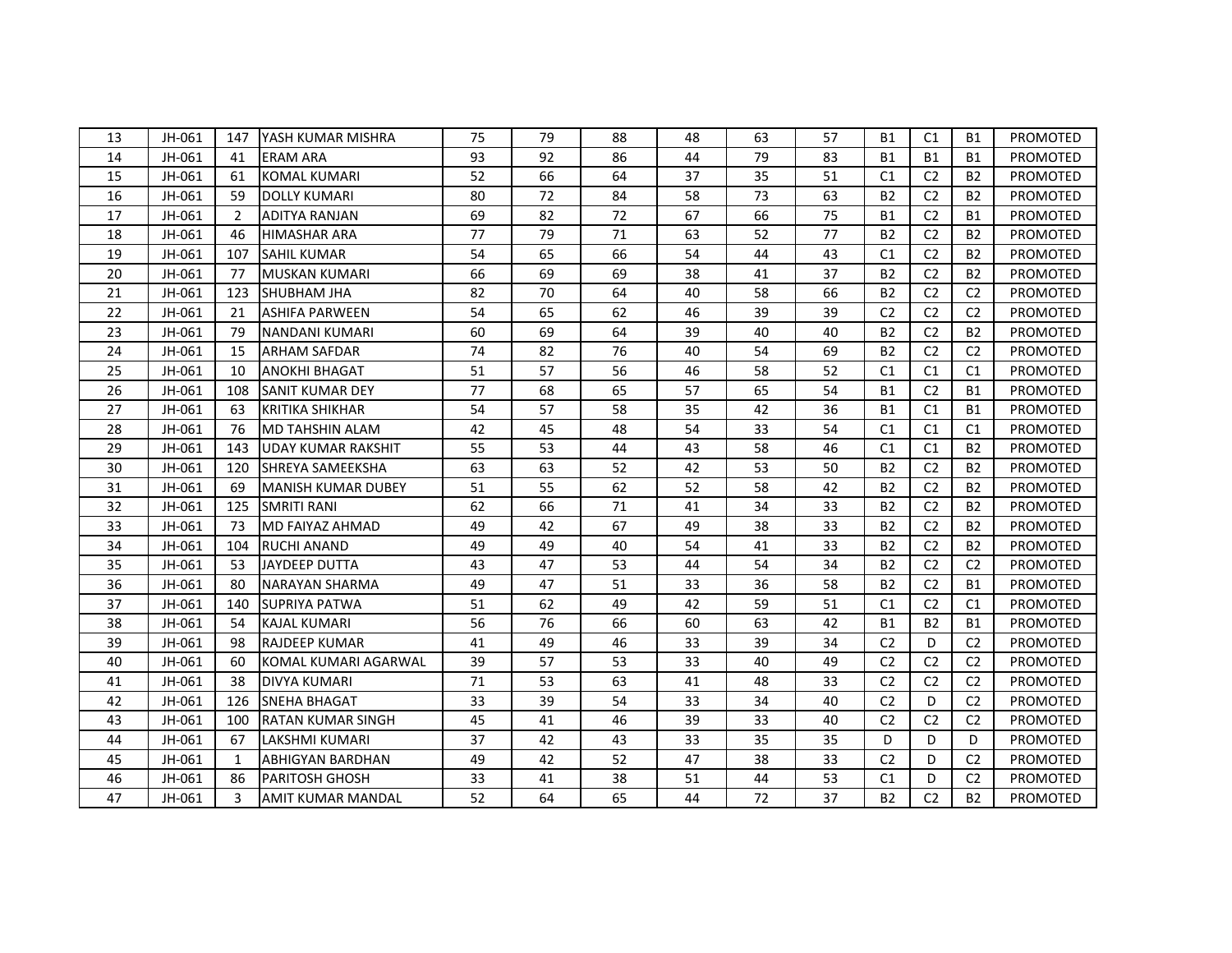| 48             | JH-061 | 31  | <b>BHUMIKA DAS</b>       | 38  | 47 | 33                  | 48 | 33  | 63 | C1             | D              | C <sub>2</sub> | PROMOTED        |  |
|----------------|--------|-----|--------------------------|-----|----|---------------------|----|-----|----|----------------|----------------|----------------|-----------------|--|
| 49             | JH-061 | 43  | <b>FARHAN HAIDER</b>     | 47  | 55 | 57                  | 33 | 40  | 48 | C1             | C <sub>2</sub> | C <sub>1</sub> | PROMOTED        |  |
| 50             | JH-061 | 131 | <b>SOURABH TIWARI</b>    | 39  | 46 | 44                  | 60 | 49  | 33 | C <sub>2</sub> | D              | C <sub>2</sub> | PROMOTED        |  |
|                |        |     |                          |     |    | <b>CLASS VIII C</b> |    |     |    |                |                |                |                 |  |
| 1              | JH-061 | 109 | SANJANA BHAGAT           | 100 | 99 | 99                  | 97 | 100 | 98 | <b>B1</b>      | A2             | A2             | PROMOTED        |  |
| $\overline{2}$ | JH-061 | 64  | <b>KRISH SAHA</b>        | 95  | 80 | 95                  | 61 | 96  | 99 | C1             | <b>B1</b>      | <b>B1</b>      | PROMOTED        |  |
| 3              | JH-061 | 146 | <b>VISHAL SAHA</b>       | 87  | 98 | 95                  | 76 | 96  | 82 | <b>B2</b>      | <b>B1</b>      | <b>B2</b>      | PROMOTED        |  |
| 4              | JH-061 | 124 | SIDDHI KUMARI            | 98  | 87 | 98                  | 90 | 92  | 92 | C1             | <b>B1</b>      | <b>B2</b>      | PROMOTED        |  |
| 5              | JH-061 | 27  | <b>BAIBHAW BHARDWAJ</b>  | 96  | 91 | 97                  | 76 | 95  | 89 | C1             | <b>B2</b>      | C <sub>2</sub> | PROMOTED        |  |
| 6              | JH-061 | 116 | <b>SHOURYA SHARMA</b>    | 87  | 78 | 97                  | 84 | 87  | 77 | A2             | C1             | C <sub>2</sub> | PROMOTED        |  |
| $\overline{7}$ | JH-061 | 119 | <b>SHREYA SAHA</b>       | 77  | 89 | 92                  | 69 | 78  | 65 | A1             | <b>B1</b>      | <b>B1</b>      | PROMOTED        |  |
| 8              | JH-061 | 50  | <b>ISHA SAHA</b>         | 96  | 90 | 93                  | 64 | 100 | 90 | A <sub>2</sub> | A2             | <b>B2</b>      | PROMOTED        |  |
| 9              | JH-061 | 57  | <b>KESHAV BAGARIA</b>    | 79  | 82 | 89                  | 70 | 81  | 82 | <b>B2</b>      | A2             | <b>B2</b>      | PROMOTED        |  |
| 10             | JH-061 | 8   | <b>ANKITA KUMARI</b>     | 82  | 76 | 80                  | 53 | 63  | 75 | C <sub>2</sub> | <b>B2</b>      | C <sub>2</sub> | PROMOTED        |  |
| 11             | JH-061 | 28  | <b>BARSHA KUMARI</b>     | 86  | 85 | 81                  | 45 | 72  | 71 | A1             | A1             | <b>B2</b>      | PROMOTED        |  |
| 12             | JH-061 | 68  | LALIT KUMAR DAS          | 68  | 79 | 86                  | 69 | 74  | 62 | A <sub>1</sub> | A1             | <b>B2</b>      | PROMOTED        |  |
| 13             | JH-061 | 145 | <b>VINITA KUMARI</b>     | 89  | 96 | 89                  | 37 | 78  | 74 | A <sub>2</sub> | A1             | A <sub>2</sub> | PROMOTED        |  |
| 14             | JH-061 | 117 | <b>SHREYA ARYA</b>       | 85  | 84 | 85                  | 37 | 69  | 67 | A2             | A1             | C <sub>2</sub> | PROMOTED        |  |
| 15             | JH-061 | 127 | <b>SNEHA KUMARI OJHA</b> | 86  | 88 | 87                  | 33 | 80  | 55 | C1             | A1             | C <sub>2</sub> | PROMOTED        |  |
| 16             | JH-061 | 82  | <b>NIKHIL KUMAR DAS</b>  | 80  | 71 | 83                  | 45 | 42  | 42 | C <sub>1</sub> | <b>B2</b>      | <b>B2</b>      | <b>PROMOTED</b> |  |
| 17             | JH-061 | 137 | <b>SUDIPTA PAUL</b>      | 76  | 81 | 73                  | 52 | 66  | 45 | D              | <b>B2</b>      | C <sub>2</sub> | PROMOTED        |  |
| 18             | JH-061 | 115 | SHIVAM KUMAR DAS         | 72  | 86 | 84                  | 44 | 72  | 64 | C1             | <b>B1</b>      | <b>B2</b>      | PROMOTED        |  |
| 19             | JH-061 | 23  | AYUSH KUMAR BHAGAT       | 70  | 78 | 55                  | 44 | 51  | 53 | C1             | <b>B2</b>      | C <sub>2</sub> | PROMOTED        |  |
| 20             | JH-061 | 66  | <b>KUNDAN KUMAR</b>      | 74  | 73 | 86                  | 67 | 59  | 48 | C <sub>1</sub> | <b>B2</b>      | C <sub>2</sub> | PROMOTED        |  |
| 21             | JH-061 | 94  | PRIYANSHU RAJ            | 62  | 57 | 63                  | 35 | 33  | 61 | C <sub>2</sub> | <b>B2</b>      | C <sub>2</sub> | PROMOTED        |  |
| 22             | JH-061 | 91  | PRATIK KUMAR             | 62  | 64 | 72                  | 39 | 54  | 65 | C <sub>2</sub> | C1             | C <sub>2</sub> | PROMOTED        |  |
| 23             | JH-061 | 6   | <b>ANKIT KAPRI</b>       | 78  | 65 | 66                  | 33 | 37  | 39 | C <sub>2</sub> | A2             | A2             | PROMOTED        |  |
| 24             | JH-061 | 71  | <b>MD. AFATAB ANSARI</b> | 47  | 61 | 57                  | 33 | 39  | 41 | C <sub>1</sub> | A <sub>2</sub> | <b>B2</b>      | PROMOTED        |  |
| 25             | JH-061 | 111 | <b>SARA IQBAL</b>        | 45  | 47 | 47                  | 57 | 38  | 36 | <b>B2</b>      | A2             | C <sub>2</sub> | PROMOTED        |  |
| 26             | JH-061 | 17  | <b>ARTI KUMARI</b>       | 69  | 72 | 74                  | 39 | 48  | 48 | <b>B1</b>      | <b>B1</b>      | <b>B2</b>      | PROMOTED        |  |
| 27             | JH-061 | 48  | <b>INDU HANSDA</b>       | 66  | 77 | 73                  | 34 | 64  | 42 | A1             | A1             | <b>B1</b>      | PROMOTED        |  |
| 28             | JH-061 | 102 | ROHIT KUMAR RAUT         | 62  | 66 | 73                  | 46 | 42  | 33 | C <sub>1</sub> | <b>B2</b>      | <b>B2</b>      | PROMOTED        |  |
| 29             | JH-061 | 55  | <b>KARAN KUMAR SAHA</b>  | 54  | 57 | 66                  | 38 | 65  | 42 | C <sub>2</sub> | <b>B2</b>      | D              | PROMOTED        |  |
| 30             | JH-061 | 88  | <b>PIYUSH CHOUDHARY</b>  | 50  | 53 | 59                  | 50 | 56  | 54 | C <sub>2</sub> | A <sub>1</sub> | <b>B2</b>      | <b>PROMOTED</b> |  |
| 31             | JH-061 | 32  | <b>BIBHAV PANDEY</b>     | 72  | 48 | 57                  | 33 | 58  | 55 | C <sub>2</sub> | A2             | D              | PROMOTED        |  |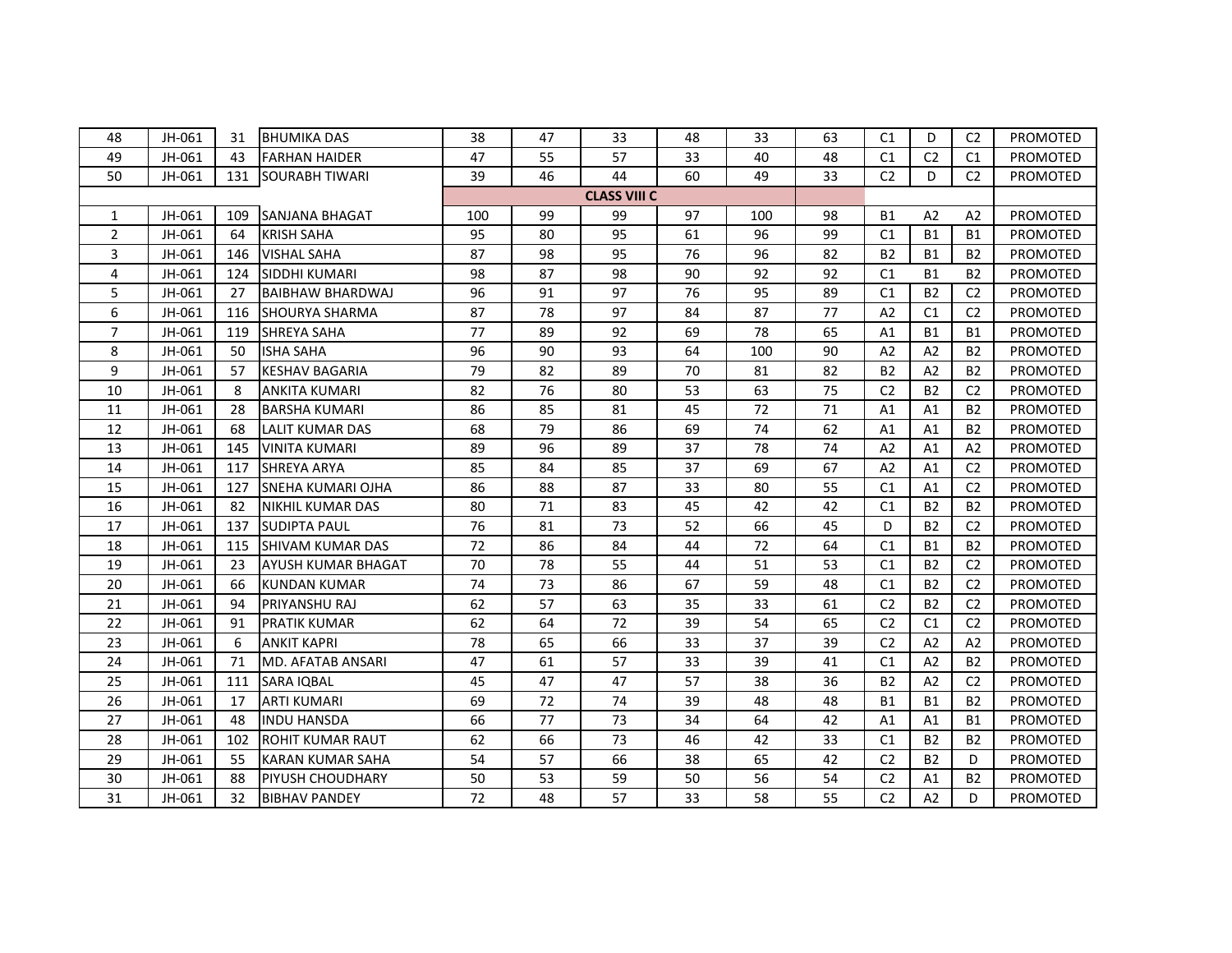| 32 | JH-061 | 97  | RAJKUMAR BHAGAT           | 56 | 56 | 63 | 45 | 47 | 33 | C <sub>1</sub> | A2             | C <sub>2</sub> | <b>PROMOTED</b> |
|----|--------|-----|---------------------------|----|----|----|----|----|----|----------------|----------------|----------------|-----------------|
| 33 | JH-061 | 87  | PAYAL KUMARI              | 50 | 67 | 73 | 33 | 33 | 41 | C <sub>2</sub> | A2             | <b>B2</b>      | <b>PROMOTED</b> |
| 34 | JH-061 | 92  | PRINCE KUMAR ARYA         | 54 | 70 | 78 | 37 | 42 | 33 | C <sub>2</sub> | A <sub>2</sub> | D              | <b>PROMOTED</b> |
| 35 | JH-061 | 29  | <b>BHANU PRATAP YADAV</b> | 47 | 60 | 48 | 50 | 37 | 33 | D              | <b>B2</b>      | D              | <b>PROMOTED</b> |
| 36 | JH-061 | 81  | <b>NAVNAREET KUM</b>      | 46 | 42 | 46 | 34 | 39 | 42 | D              | A <sub>2</sub> | <b>B2</b>      | <b>PROMOTED</b> |
| 37 | JH-061 | 22  | ASHISH BHAGAT             | 40 | 43 | 44 | 35 | 52 | 33 | <b>B2</b>      | <b>B1</b>      | <b>B2</b>      | <b>PROMOTED</b> |
| 38 | JH-061 | 56  | KAUSHIK SINGH             | 34 | 34 | 34 | 33 | 33 | 33 | C <sub>1</sub> | <b>B2</b>      | C <sub>1</sub> | <b>PROMOTED</b> |
| 39 | JH-061 | 74  | MD. FIROZ ALAM            | 36 | 46 | 44 | 38 | 33 | 33 | C <sub>2</sub> | <b>B1</b>      | C <sub>2</sub> | <b>PROMOTED</b> |
| 40 | JH-061 | 128 | <b>SOHAN KUMAR SAHA</b>   | 33 | 39 | 44 | 35 | 34 | 35 | D              | <b>B2</b>      | C <sub>2</sub> | <b>PROMOTED</b> |
| 41 | JH-061 | 78  | <b>NABA SUBHANI</b>       | 45 | 46 | 51 | 33 | 33 | 33 | <b>B2</b>      | A <sub>2</sub> | <b>B2</b>      | <b>PROMOTED</b> |
| 42 | JH-061 | 20  | ARYAN SHUKLA              | 59 | 33 | 43 | 33 | 33 | 34 | C <sub>2</sub> | <b>B1</b>      | <b>B1</b>      | <b>PROMOTED</b> |
| 43 | JH-061 | 139 | <b>SUJAN DAFADAR</b>      | 46 | 51 | 43 | 33 | 33 | 33 | C <sub>2</sub> | <b>B2</b>      | C <sub>1</sub> | <b>PROMOTED</b> |
| 44 | JH-061 | 122 | <b>SHRITI MANDAL</b>      | 58 | 58 | 53 | 46 | 40 | 33 | C <sub>2</sub> | A <sub>2</sub> | <b>B2</b>      | <b>PROMOTED</b> |
| 45 | JH-061 | 75  | <b>MD HAFIZUDDIN</b>      | 42 | 47 | 41 | 50 | 35 | 45 | C <sub>1</sub> | A <sub>2</sub> | <b>B2</b>      | PROMOTED        |
| 46 | JH-061 | 112 | <b>SAWAN KUMAR BHAGAT</b> | 73 | 62 | 57 | 35 | 53 | 42 | D              | <b>B2</b>      | D              | <b>PROMOTED</b> |
| 47 | JH-061 | 14  | <b>ARCHANA SHAW</b>       | 52 | 64 | 56 | 51 | 48 | 48 | <b>B1</b>      | <b>B2</b>      | C <sub>2</sub> | <b>PROMOTED</b> |
| 48 | JH-061 | 93  | PRIYAM DIXIT              | 86 | 69 | 74 | 33 | 78 | 77 | <b>B1</b>      | A2             | <b>B2</b>      | <b>PROMOTED</b> |
| 49 | JH-061 | 96  | <b>RAIHAN ALI</b>         | 38 | 49 | 46 | 41 | 42 | 35 | D.             | D              | D.             | <b>PROMOTED</b> |